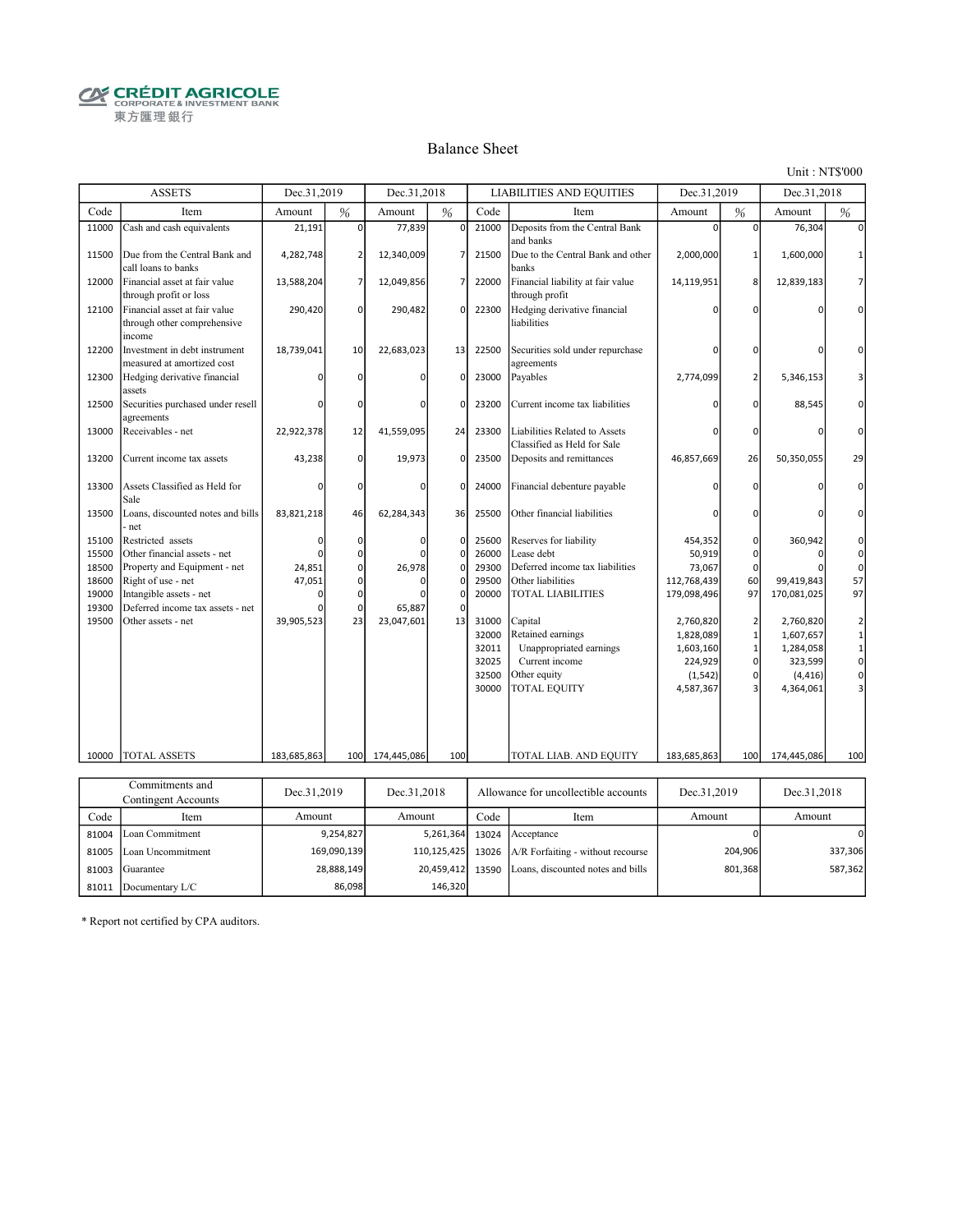**CRÉDIT AGRICOLE** 東方匯理銀行

#### Consolidate Income Statement

Unit : NT\$'000

| 代碼<br>項                                                                                                             |   |             |                | 2018Q4        |                |                |
|---------------------------------------------------------------------------------------------------------------------|---|-------------|----------------|---------------|----------------|----------------|
|                                                                                                                     | 目 | Amount      | $\%$           | Amount        | $\%$           | Variable %     |
| Interest income<br>41000                                                                                            |   | 1,603,613   | 126            | 1,814,150     | 146            | (12)           |
| 51000<br>Interest expense                                                                                           |   | (2,227,581) | (175)          | (2, 263, 767) | (182)          | (2)            |
| Net interest (expense) income                                                                                       |   | (623, 968)  | (49)           | (449, 617)    | (36)           | 39             |
| Other operating income                                                                                              |   |             |                |               |                |                |
| Commission income                                                                                                   |   | 236,859     | 19             | 113,785       | 9              | 108            |
| Gain (loss) on financial assets or liabilities                                                                      |   | (572, 388)  | (45)           | (1, 478, 372) | (119)          | (61)           |
| measured at fair value through profit and loss<br>Gain (loss) on debt instrument at fair value through other        |   | (2,402)     | $\Omega$       | (3, 342)      | 0              | (28)           |
| comprehensive income                                                                                                |   |             | 0              |               | 0              | $\Omega$       |
| Gain (loss) on financial asset measured at amortized cost                                                           |   |             |                | (598)         |                |                |
| Foreign exchange gains (losses) - net                                                                               |   | 1,855,130   | 146            | 2,740,233     | 221            | (32)           |
| Impairment loss on assets (reversal of<br>impairment loss on assets)                                                |   | (147)       | 0              | (939)         | 0              | $\overline{0}$ |
| Others                                                                                                              |   | 380,026     | 29             | 319,911       | 25             | 19             |
| Net income                                                                                                          |   | 1,273,110   | 100            | 1,241,061     | 100            |                |
| 58200<br>Bad debt expenses                                                                                          |   | (170, 309)  | (13)           | (124, 228)    | (10)           | 37             |
| Operating expenses                                                                                                  |   |             |                |               |                |                |
| Employee benefits<br>58500                                                                                          |   | (338, 667)  | (27)           | (269, 717)    | (22)           | 26             |
| 59000<br>Depreciation and amortization expense                                                                      |   | (23, 646)   | (2)            | (4,000)       | 0              | 491            |
| 59500<br>Other general and administrative expenses                                                                  |   | (415, 595)  | (33)           | (437, 799)    | (35)           | (5)            |
| Consolidated income (loss) from continuing operations before                                                        |   | 324,893     | 26             | 405,317       | 33             | (20)           |
| income tax                                                                                                          |   |             |                |               |                |                |
| Consolidated income (loss) from continuing operations - Income<br>61003<br>tax (expense) benefit                    |   | (99, 965)   | (8)            | (81, 718)     | (7)            | 22             |
| Consolidated income (loss) from continuing operations - after                                                       |   | 224,928     | 18             | 323,599       | 26             | (30)           |
| income tax<br>62500                                                                                                 |   |             | 0              | 0             | 0              |                |
| Income (loss) from discontinued operations                                                                          |   | 224,928     |                |               |                |                |
| Net income (loss)                                                                                                   |   |             | 18             | 323,599       | 26             | (30)           |
| Other comprehensive income                                                                                          |   |             |                |               |                |                |
| Remeasurement of defined benift plans<br>65201                                                                      |   | (613)       | $\sigma$       | (6, 171)      | 0              | $\Omega$       |
| Exchange differences on cumulative translation adjustments<br>65301                                                 |   | (1,510)     | $\overline{0}$ | (249)         | 0              | 506            |
| Unrealized gain (loss) on debt instrument at fair value through<br>65308<br>other comprehensive income              |   | 504         | 0              | 12,900        | $\overline{1}$ | (96)           |
| Gain on reversal of impairment loss on debt instrument at fair<br>65310<br>value through other comprehensive income |   | $\Omega$    | 0              | 0             | 0              | $\Omega$       |
| Other comprehensive income after tax<br>65320                                                                       |   | n           | 0              | 0             | 0              | $\Omega$       |
| 65000<br>Total other comprehensive income                                                                           |   | (1,620)     | $\overline{0}$ | 6,479         | $\mathbf 1$    | (125)          |
| Net income belong to:                                                                                               |   |             |                |               |                |                |
| Owners' equity                                                                                                      |   | 224,928     | 18             | 323,599       | 26             | (30)           |
| Non-controlling Interests                                                                                           |   |             |                |               |                |                |
| Total other comprehensive income belong to:                                                                         |   |             |                |               |                |                |
| Owners' equity                                                                                                      |   | 223,309     | 18             | 330,079       | 27             | (32)           |
| Non-controlling Interests                                                                                           |   |             |                |               |                |                |

\* Report not certified by CPA auditors.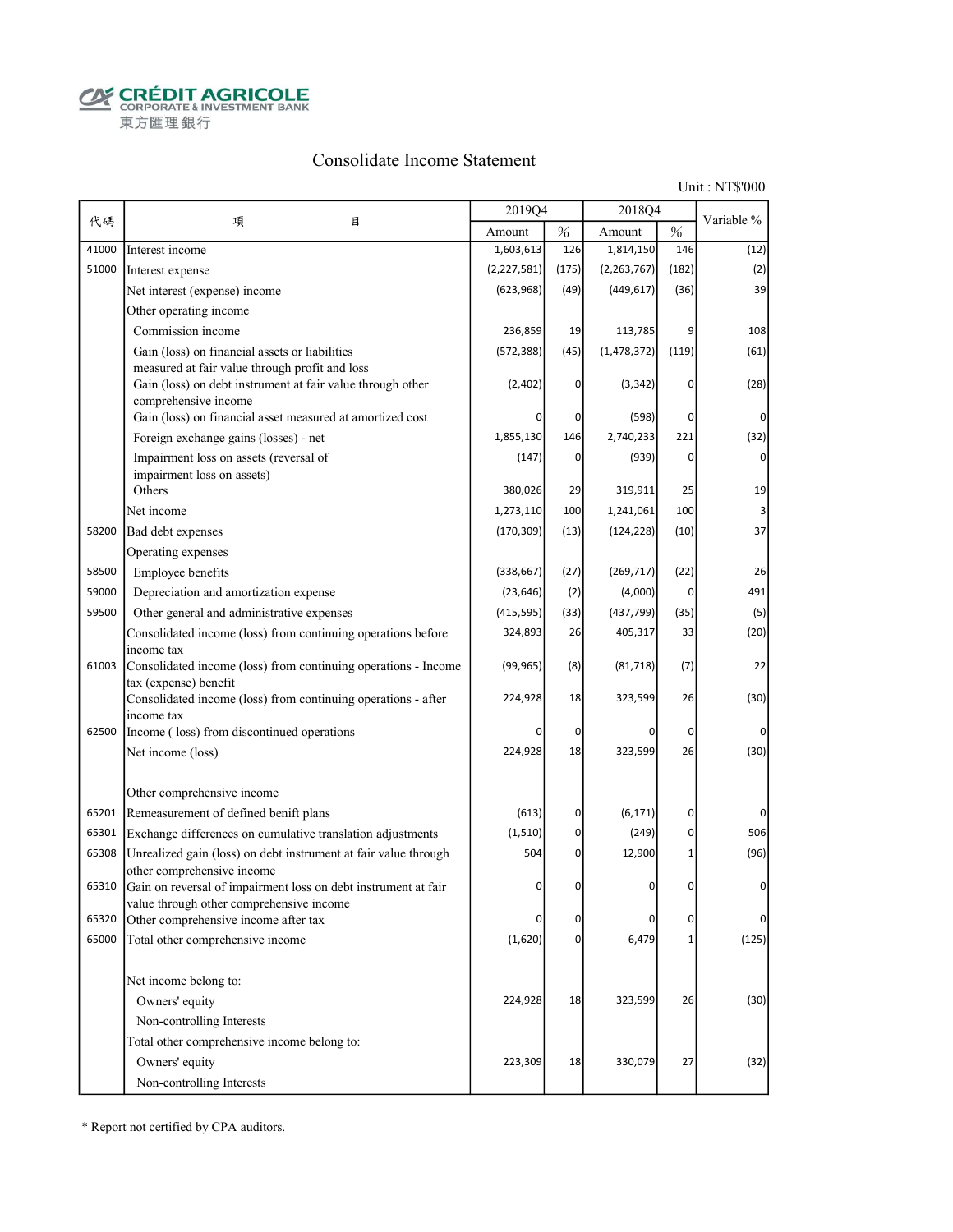

東方匯理銀行

#### Information on fair value hierarchy of financial instruments

Unit : NT\$'000

| Instrument item meansured at fair value        |            | Dec.31,2019 |            |         | Dec.31,2018 |           |                |         |
|------------------------------------------------|------------|-------------|------------|---------|-------------|-----------|----------------|---------|
|                                                | Total      | Level 1     | Level 2    | Level 3 | Total       | Level 1   | Level 2        | Level 3 |
| Non-derivative financial instruments           |            |             |            |         |             |           |                |         |
| Asset                                          |            |             |            |         |             |           |                |         |
| Financial assets designated at fair value      | 49,947     | 49,947      |            |         | 350,827     | 350,827   |                |         |
| through profit or loss                         |            |             |            |         |             |           |                |         |
| Held for trading financial asset               | 49,947     | 49,947      |            |         | 350,827     | 350,827   |                |         |
| Equity investment                              |            |             |            |         |             |           |                |         |
| Bond investment                                | 49,947     | 49,947      |            |         | 350,827     | 350,827   |                |         |
| Others                                         |            |             |            |         |             |           |                |         |
| Financial assets designated at fair value      |            |             |            |         |             |           |                |         |
| through profit or loss on initial recognition  |            |             |            |         |             |           |                |         |
| Financial asset at fair value through other    | 290,504    | 290,504     |            |         | 290,482     | 290,482   |                |         |
| comprehensive income                           |            |             |            |         |             |           |                |         |
| Equity investment                              | ٠          |             |            |         |             |           |                |         |
| Bond investment                                | 290,504    | 290,504     |            |         | 290,482     | 290,482   |                |         |
| Others                                         |            |             |            |         |             |           |                |         |
| Investment in debt instrument measured at      | 18,739,041 | 2,367,755   | 16,371,286 |         | 22,683,023  | 8,484,012 | 14,199,011     |         |
| amortized cost                                 |            |             |            |         |             |           |                |         |
| Equity investment                              | ä,         |             |            | ÷       |             |           |                |         |
| Bond investment                                | 9,640,388  | 2,367,755   | 7,272,633  |         | 11,483,023  | 8,484,012 | 2,999,011      |         |
| Others                                         | 9,098,653  |             | 9,098,653  |         | 11,200,000  |           | 11,200,000     |         |
| Liabilities                                    |            |             |            |         |             |           |                |         |
| Financial liabilities designated at fair value |            |             |            |         |             |           |                |         |
| through profit or loss                         |            |             |            |         |             |           |                |         |
| Held for trading financial liabilities         |            |             |            |         |             |           |                |         |
| Financial liabilities designated at fair value |            |             |            |         |             |           |                |         |
| through profit or loss on initial recognition  |            |             |            |         |             |           |                |         |
| Derivatives financial instruments              |            |             |            |         |             |           |                |         |
| Asset                                          |            |             |            |         |             |           |                |         |
| Financial assets designated at fair value      | 13,538,257 |             | 13,538,257 |         | 11,699,029  |           | 11,699,029     |         |
| through profit or loss                         |            |             |            |         |             |           |                |         |
| Hedging derivative financial assets            |            |             |            |         |             |           |                |         |
| Liabilities                                    |            |             |            |         |             |           |                |         |
| Financial liabilities designated at fair value | 14,119,951 |             | 14,119,951 |         | 12,839,183  |           | 12,839,183     |         |
| through profit or loss                         |            |             |            |         |             |           |                |         |
| Hedging derivative financial liabilities       |            |             |            |         |             |           | $\overline{a}$ |         |
|                                                |            |             |            |         |             |           |                |         |

Financial asset changes in fair value measurement level 3

Income statement Other comprehe  $\begin{array}{c|c}\n\text{er complete} \\
\text{if the same line} \\
\text{if the same line} \\
\end{array}$ Level 3 Sale, disposal or settlement Converted out from Level 3 Financial assets designated at fair value through profit or loss - - - - - - - - Held for trading financial assets  $\blacksquare$ <br>Financial assets designated at fair value Financial assets designated at fair value through profit or loss on initial recognition - - - - - - - - Financial asset at fair value through other comprehensive income - - - - - - - - Investment in debt instrument measured at amortized cost - - - - - - - - Hedging derivative financial assets Ending retained earning Beginning retained earnging Item Profit/Loss valuation Increase during period Decrease during period

Financial liabilities changes in fair value measurement level 3

|                                                |                      |                                               |  |                        |                         |                                 |                               | Unit: NT\$000              |
|------------------------------------------------|----------------------|-----------------------------------------------|--|------------------------|-------------------------|---------------------------------|-------------------------------|----------------------------|
|                                                | Beginning            |                                               |  | Increase during period | Decrease during period  |                                 |                               |                            |
| Item                                           | retained<br>earnging | Valuation of profit/loss during<br>the period |  | Buy in or issue        | Transfers to<br>Level 3 | Sale, disposal<br>or settlement | Converted out<br>from Level 3 | Ending retained<br>earning |
| Financial liabilities designated at fair value |                      |                                               |  |                        |                         |                                 |                               |                            |
| through profit or loss                         |                      |                                               |  |                        |                         |                                 |                               |                            |
| Held for trading financial liabilities         |                      |                                               |  |                        |                         |                                 |                               |                            |
| Financial liabilities designated at fair value |                      |                                               |  |                        |                         |                                 |                               |                            |
| through profit or loss on initial recognition  |                      |                                               |  |                        |                         |                                 |                               |                            |
| Hedging derivative financial liabilities       |                      |                                               |  |                        |                         |                                 | -                             |                            |
|                                                |                      |                                               |  |                        |                         |                                 |                               |                            |

Unit : NT\$'000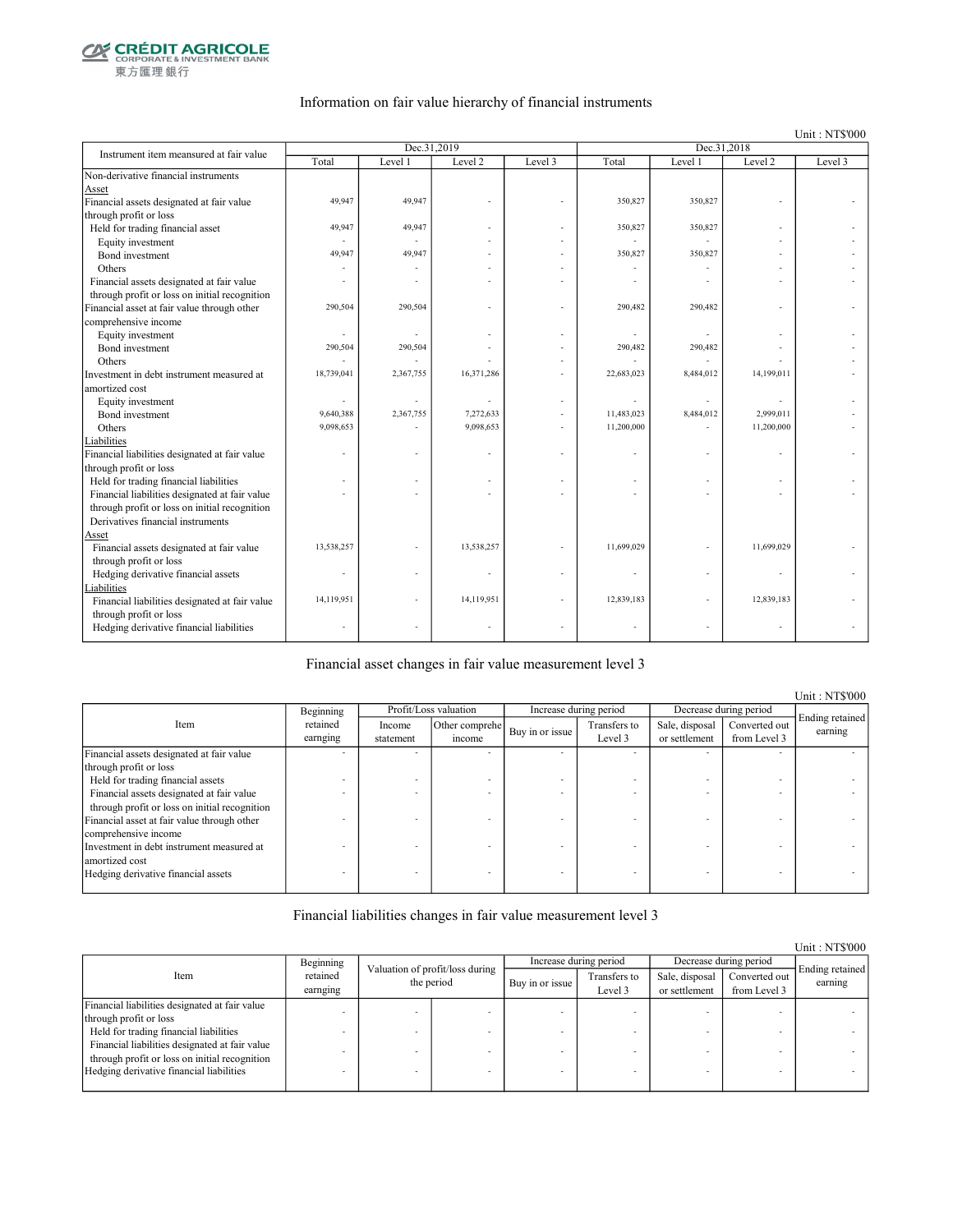

### ASSETS QUALITY

Unit : NT\$'000, %

|                            | Year \ Month                     |                          |                          | Dec.31,2019                                     |                     |                                                | Dec.31,2018              |                          |                                                 |                      |                                                      |
|----------------------------|----------------------------------|--------------------------|--------------------------|-------------------------------------------------|---------------------|------------------------------------------------|--------------------------|--------------------------|-------------------------------------------------|----------------------|------------------------------------------------------|
| <b>ITEM</b>                |                                  | Overdue<br>Amount        | Loan<br>Amount           | $%$ of<br>Overdue<br>loans<br>to Total<br>loans | Loan loss reserve   | $%$ of<br>Loan loss reserve<br>to Overdue Loan | Overdue<br>Amount        | Loan<br>Amount           | $%$ of<br>Overdue<br>loans<br>to Total<br>loans | Loan loss<br>reserve | $%$ of<br>Loan loss<br>reserve<br>to Overdue<br>Loan |
| Corporate Finance          | Security                         | $\sim$                   | 69,751                   | $\overline{\phantom{a}}$                        | 801,368             |                                                | ۰                        | 114,044                  |                                                 | 587,362              |                                                      |
|                            | Unsecurity                       | $\sim$                   | 84,552,835               |                                                 |                     |                                                |                          | 62,757,660               |                                                 |                      |                                                      |
|                            | Housing Loan                     | $\overline{\phantom{a}}$ | $\overline{\phantom{a}}$ | $\sim$                                          |                     |                                                |                          |                          |                                                 | -                    |                                                      |
| Consumer Finace            | Cash card                        |                          |                          | $\sim$                                          |                     | NA                                             |                          |                          |                                                 |                      | <b>NA</b>                                            |
|                            | Small credit Loan                |                          | $\overline{\phantom{a}}$ | $\sim$                                          |                     | $\blacksquare$                                 | $\overline{\phantom{a}}$ |                          |                                                 |                      |                                                      |
|                            | Security<br>Others<br>Unsecurity | $\overline{\phantom{0}}$ | $\sim$                   | $\overline{\phantom{a}}$                        |                     |                                                | ۰                        | ۰                        | ۰                                               | ۰                    |                                                      |
|                            | Total                            | $\sim$                   | 84,622,586               | $\sim$                                          | 801,368             |                                                |                          | 62,871,704               |                                                 | 587,362              |                                                      |
|                            |                                  | Overdue<br>Amount        | A/R<br>Amount            | $%$ of<br>Overdue A/R<br>to Total A/R           | Provision<br>Amount | $%$ of<br>Provision to<br>Overdue Loan         | Overdue<br>Amount        | A/R<br>Amount            | $%$ of<br>Overdue A/R<br>to Total A/R           | Provision<br>Amount  | $%$ of<br>Provision to<br>Overdue<br>Loan            |
| Credit card                |                                  |                          | $\overline{\phantom{a}}$ | $\sim$                                          |                     |                                                |                          |                          |                                                 |                      |                                                      |
| Factoring-without recourse |                                  | $\overline{\phantom{a}}$ | 20,490,636               | $\sim$                                          | 204,906             | NA                                             |                          | 36,781,221               |                                                 | 337,306              | NA                                                   |
| Other non-performing loans |                                  | $\sim$                   | $\sim$                   | $\sim$                                          |                     |                                                | $\overline{\phantom{a}}$ | $\overline{\phantom{0}}$ |                                                 | ٠                    |                                                      |

| r ear<br>Month                                                             | Dec.31.2019 | Dec.31.2018 |
|----------------------------------------------------------------------------|-------------|-------------|
| Loan classified as non-Pass-Due with normal payment after debt negotiation |             |             |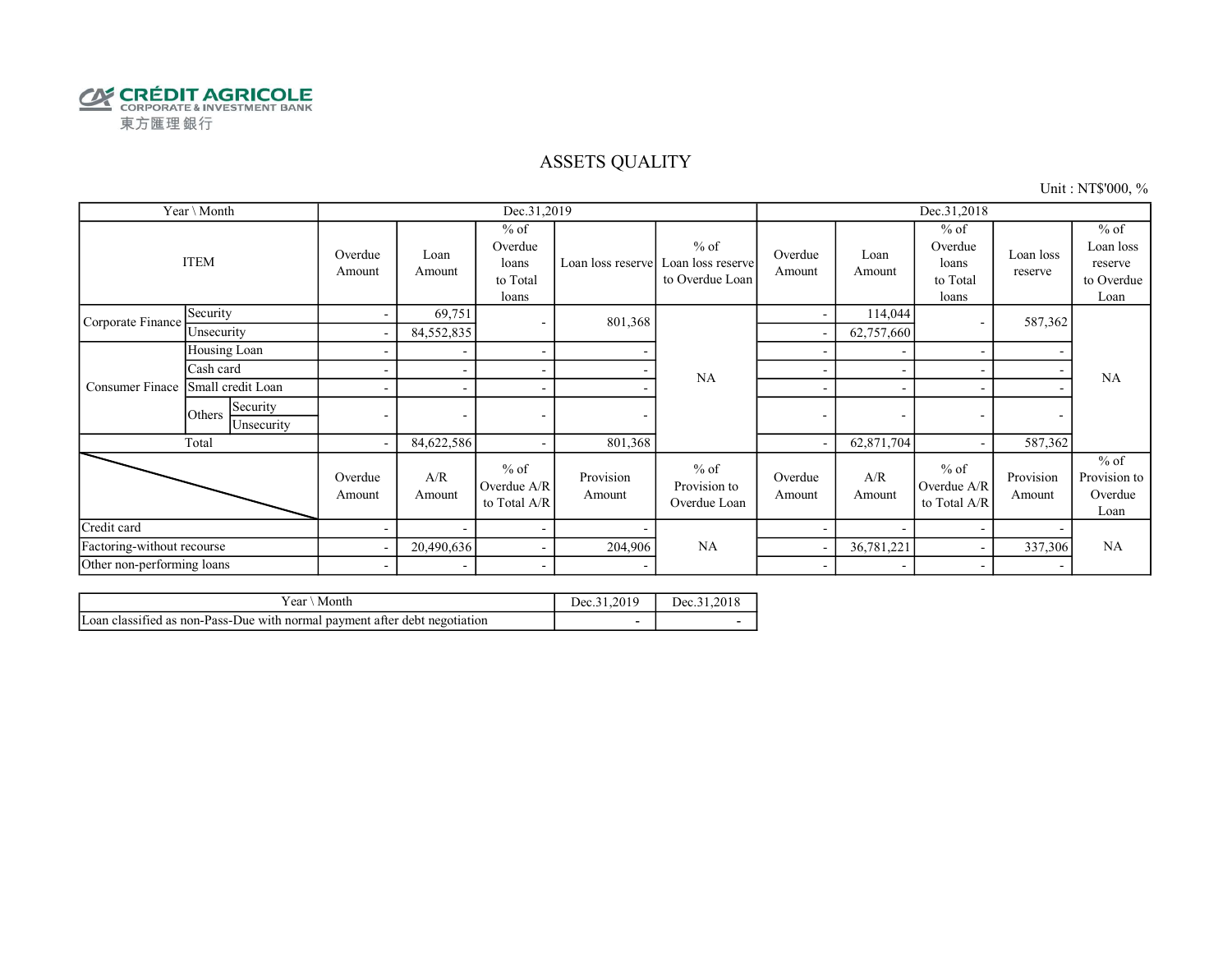

# Credit Exposure Concentration

Unit : NT\$'000, %

| Year \<br>Month |                         | Dec.31,2019                                |               |                                               | Dec.31,2018                  |                                            |               |                                               |  |  |
|-----------------|-------------------------|--------------------------------------------|---------------|-----------------------------------------------|------------------------------|--------------------------------------------|---------------|-----------------------------------------------|--|--|
| Ranking         | Group Name              | <b>INDUSTRIAL</b><br><b>CLASSIFICATION</b> | Credit Amount | % of Credit<br>amount to<br>net worth $(\% )$ | Group Name                   | <b>INDUSTRIAL</b><br><b>CLASSIFICATION</b> | Credit Amount | % of Credit<br>amount to<br>net worth $(\% )$ |  |  |
|                 | Taxxx Sexx Coxxxxxxx    | Manufacturing                              | 25,125,396    |                                               | 548% Axxxx                   | Manufacturing                              | 33,708,471    | 772%                                          |  |  |
| 2               | <b>Axxxx</b>            | Manufacturing                              | 20,490,636    |                                               | 447% Taxxx Sexx Coxxxxxxx    | Manufacturing                              | 15,824,663    | 363%                                          |  |  |
| 3               | <b>Foxxxxx Plxxxxxx</b> | Manufacturing                              | 11,733,011    |                                               | 256% Hxx Hxx                 | Manufacturing                              | 10,772,750    | 247%                                          |  |  |
| 4               | Mexxxxxx                | Manufacturing                              | 9,036,000     |                                               | 197% FOXXXXX Plxxxxxx        | Manufacturing                              | 8,018,039     | 184%                                          |  |  |
| 5               | Hxx Hxx                 | Manufacturing                              | 7,700,000     |                                               | 168% COXXXX                  | Manufacturing                              | 7,681,875     | 176%                                          |  |  |
| 6               | <b>COXXXX</b>           | Manufacturing                              | 7,530,000     | $164\%$ Ctxx                                  |                              | Construction                               | 5,841,051     | 134%                                          |  |  |
| 7               | <b>OXXXXX</b>           | Manufacturing                              | 5,981,832     |                                               | 130% Fxx Eaxxxx              | Manufacturing                              | 4,816,839     | 110%                                          |  |  |
| 8               | Ctxx                    | Construction                               | 5,533,624     |                                               | 121% AXXXXXXX SXXX CXXXXXXXX | Manufacturing                              | 4,505,215     | 103%                                          |  |  |
| 9               | <b>Fxx Eaxxxx</b>       | Manufacturing                              | 3,343,920     |                                               | 73% Hx Txx                   | Financial Service                          | 3,600,000     | 82%                                           |  |  |
| 10              | Daxxxxx                 | Financial Service                          | 3,050,000     |                                               | 66% Daxxxxx                  | Financial Service                          | 3,200,000     | 73%                                           |  |  |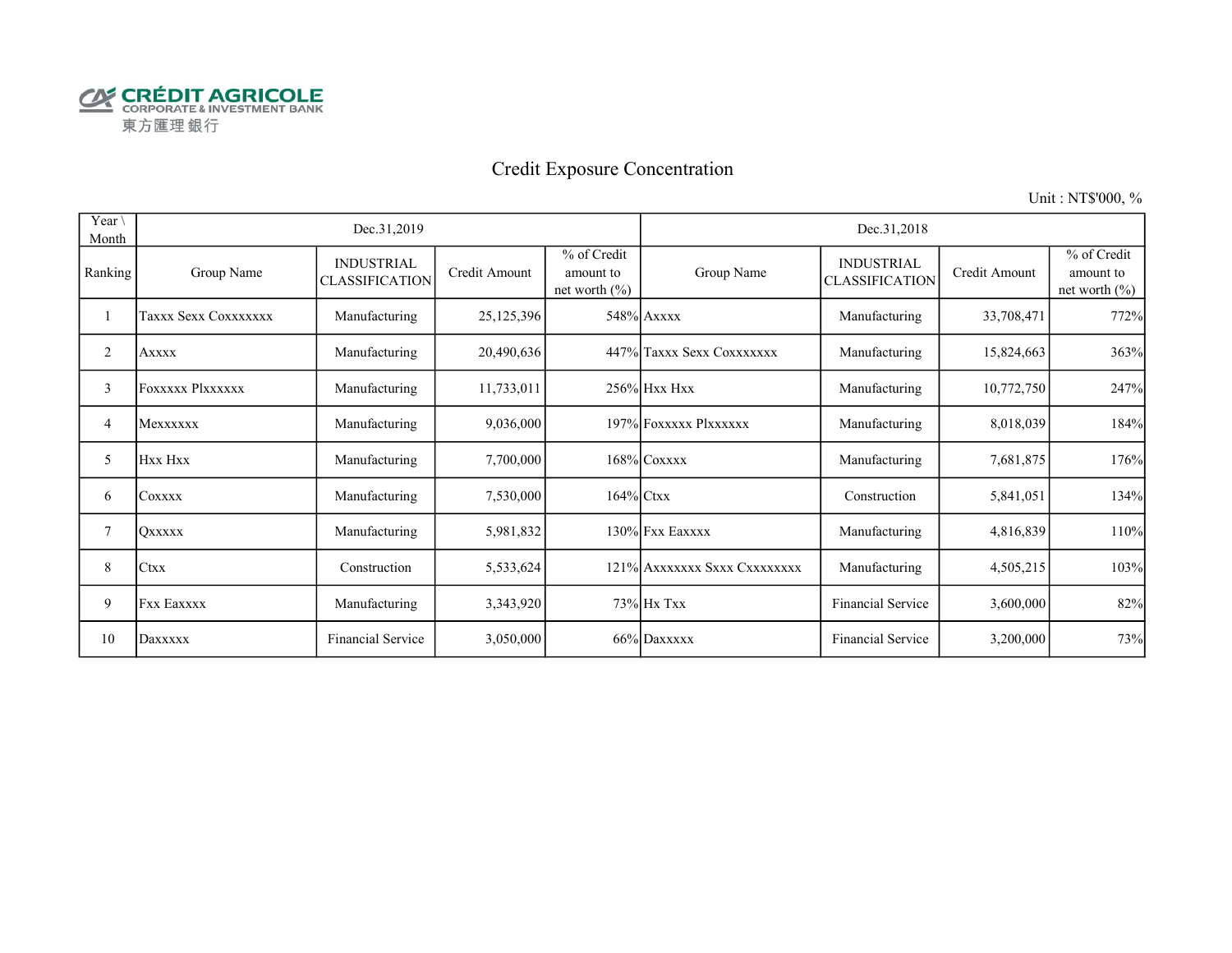

### Interest-Rate Sensitivity - TWD Currency Dec.31,2019

Unit : NT\$'000, %

| <b>ITEM</b>                                                | $0$ to 90 days                                                   | 91 to 180 days | 181 days to 1 year | over 1 year | <b>TOTAL</b> |  |  |  |  |  |
|------------------------------------------------------------|------------------------------------------------------------------|----------------|--------------------|-------------|--------------|--|--|--|--|--|
| Sensitive assets                                           | 20,337,733                                                       | 3,750,000      | 15,851,000         | 5,154,869   | 45,093,602   |  |  |  |  |  |
| Sensitive liabilities                                      | 1,610,000                                                        |                | 500,000            | 1,569,529   | 3,679,529    |  |  |  |  |  |
| Sensitive Gap                                              | 18,727,733                                                       | 3,750,000      | 15,351,000         | 3,585,340   | 41,414,073   |  |  |  |  |  |
| Equity                                                     |                                                                  |                |                    |             | 4,628,721    |  |  |  |  |  |
|                                                            | Ratio of interest-rate sensitive assets to liabili<br>1,225.53 % |                |                    |             |              |  |  |  |  |  |
| Ratio of interest-rate sensitive gap to equity<br>894.72 % |                                                                  |                |                    |             |              |  |  |  |  |  |

#### Interest-Rate Sensitivity - USD Currency

#### Dec.31,2019

Unit : US\$'000, %

| <b>ITEM</b>                                                     | $0$ to $90$ days | 91 to $180$ days | 181 days to 1 year | over 1 year | <b>TOTAL</b>  |  |  |  |  |  |  |
|-----------------------------------------------------------------|------------------|------------------|--------------------|-------------|---------------|--|--|--|--|--|--|
| Sensitive assets                                                | 2,050,988        | 280,000          | 43,600             | 100,000     | 2,474,588     |  |  |  |  |  |  |
| Sensitive liabilities                                           | 2,897,893        | 715,986          | -                  |             | 3,613,879     |  |  |  |  |  |  |
| Sensitive Gap                                                   | (846,905)        | (435,986)        | 43,600             | 100,000     | (1, 139, 291) |  |  |  |  |  |  |
| Equity                                                          | 2,694            |                  |                    |             |               |  |  |  |  |  |  |
| Ratio of interest-rate sensitive assets to liabili<br>68.47 %   |                  |                  |                    |             |               |  |  |  |  |  |  |
| Ratio of interest-rate sensitive gap to equity<br>$-42,289.94%$ |                  |                  |                    |             |               |  |  |  |  |  |  |

Note:

 1. Interest-rate sensitive assets or liabilities represent interest bearing assets or interest paying liabilities influenced by the fluctuation of interest rates.

 2. Ratio of interest-rate sensitive assets to liabilities = Interest-rate sensitive assets ÷ Interest-rate sensitive liabilities (i.e. New Taiwan Dollar interest-rate sensitive assets and New Taiwan Dollar interest-rate sensitive liabilities with tenors of less than one year)

3. Interest-rate sensitive gap = Interest-rate sensitive assets  $-$  Interest-rate sensitive liabilities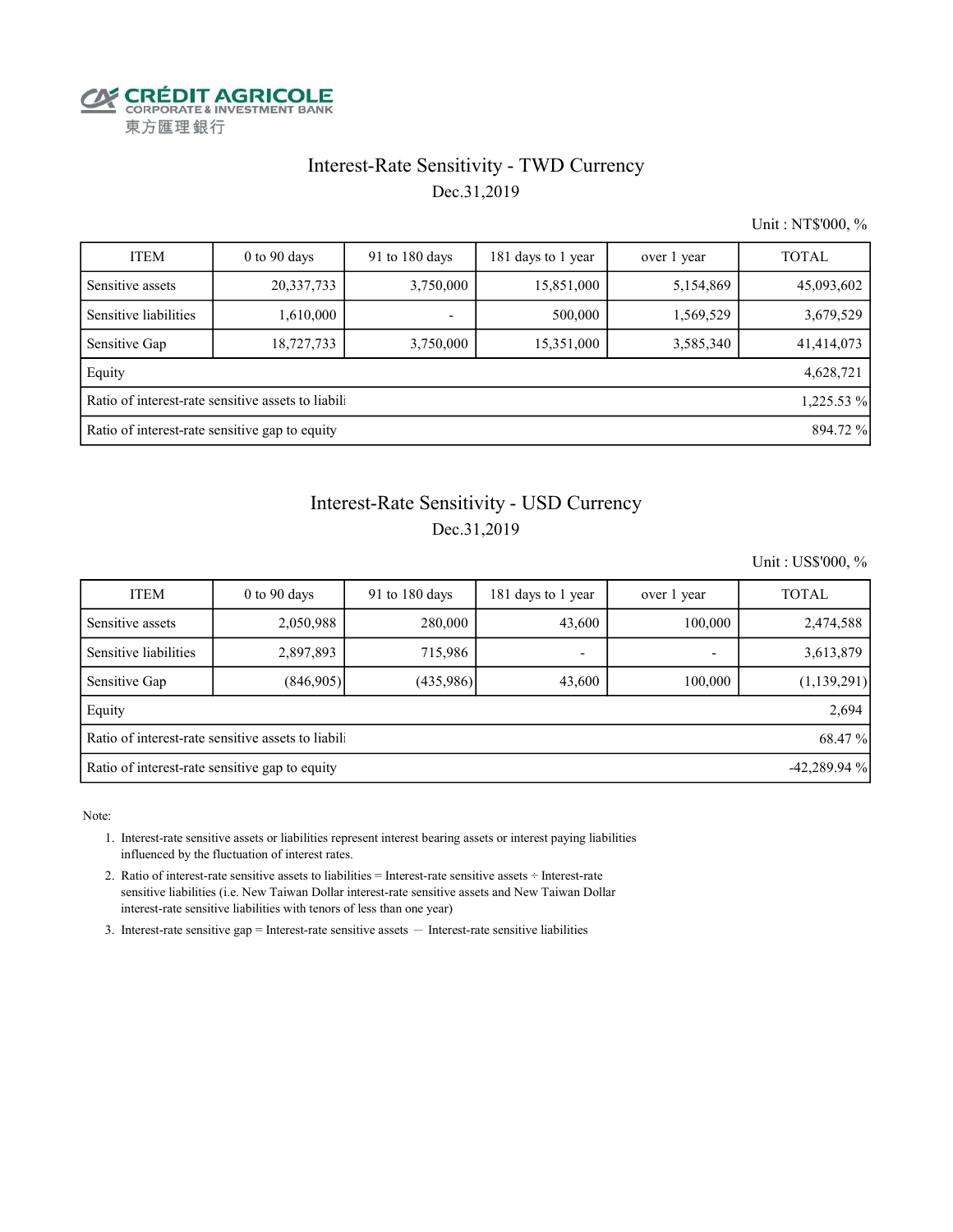

# Ratio of Profitability

Unit : %

| <b>ITEM</b>               |                   | Dec.31,2019 | Dec.31,2018 |  |
|---------------------------|-------------------|-------------|-------------|--|
| Ratio of return on assets | before income tax | 0.24%       | 0.32%       |  |
|                           | after incometax   | $0.16\%$    | $0.25 \%$   |  |
| Ratio of return on equity | before income tax | 6.79 %      | 9.73 %      |  |
|                           | after incometax   | 4.70 %      | 7.77 %      |  |
| Ratio of net income       |                   | 17.67%      | 26.07 %     |  |

Note:

- 1. Ratio of return on assets = Income before income tax  $\div$  Average assets
- 2. Ratio of return on equity = Income before income tax  $\div$  Average equity
- 3. Ratio of net income = Income before income tax  $\div$  Total revenue
- 4. Income before income tax is the year-to-date accumulated income.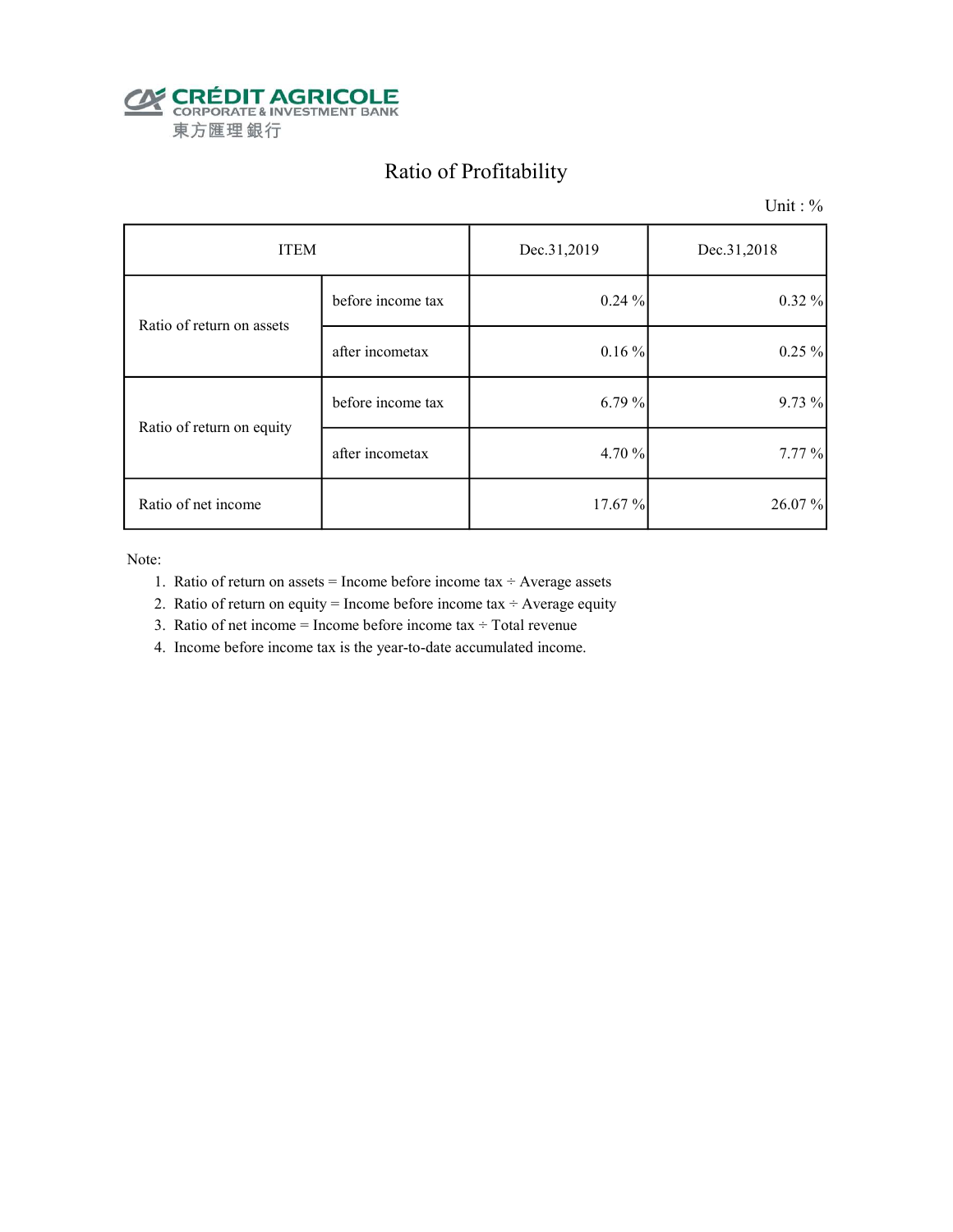

### Analysis of Assets and Liabilities by Maturity Date - TWD Currency Dec.31,2019

Unit : NT\$'000

|             |              | Amount for the remaining period to the maturity date |                 |                |                       |              |  |  |  |  |
|-------------|--------------|------------------------------------------------------|-----------------|----------------|-----------------------|--------------|--|--|--|--|
| <b>ITEM</b> | <b>TOTAL</b> | $0$ to $30$ days                                     | $31$ to 90 days | 91 to 180 days | 181 days to<br>1 year | over 1 year  |  |  |  |  |
| Assets      | 585,482,445  | 171,612,572                                          | 167,738,511     | 101,847,307    | 112,120,303           | 32,163,752   |  |  |  |  |
| Liabilities | 593,504,078  | 154,480,023                                          | 175,901,885     | 121,995,949    | 100,512,828           | 40,613,393   |  |  |  |  |
| Gap         | $-8,021,633$ | 17,132,549                                           | $-8,163,374$    | $-20,148,642$  | 11,607,475            | $-8,449,641$ |  |  |  |  |

Note:

 1. The table includes only New Taiwan Dollar amounts (i.e. excludes assets and liabilities denominated in foreign currency).

### Analysis of Assets and Liabilities by Maturity Date - USD Currency Dec.31,2019

Unit : US\$'000

|             | <b>TOTAL</b> | Amount for the remaining period to the maturity date |                 |                |                       |             |  |  |  |
|-------------|--------------|------------------------------------------------------|-----------------|----------------|-----------------------|-------------|--|--|--|
| <b>ITEM</b> |              | $0$ to $30$ days                                     | $31$ to 90 days | 91 to 180 days | 181 days to<br>1 year | over 1 year |  |  |  |
| Assets      | 26,455,022   | 8,238,771                                            | 6,464,488       | 5,125,228      | 3,943,394             | 2,683,141   |  |  |  |
| Liabilities | 26,962,222   | 8,959,691                                            | 6,608,088       | 4,675,267      | 3,908,888             | 2,810,288   |  |  |  |
| Gap         | $-507,200$   | $-720,920$                                           | $-143,600$      | 449,961        | 34,506                | $-127,147$  |  |  |  |

Note:

1. The table includes only U.S. Dollar amounts.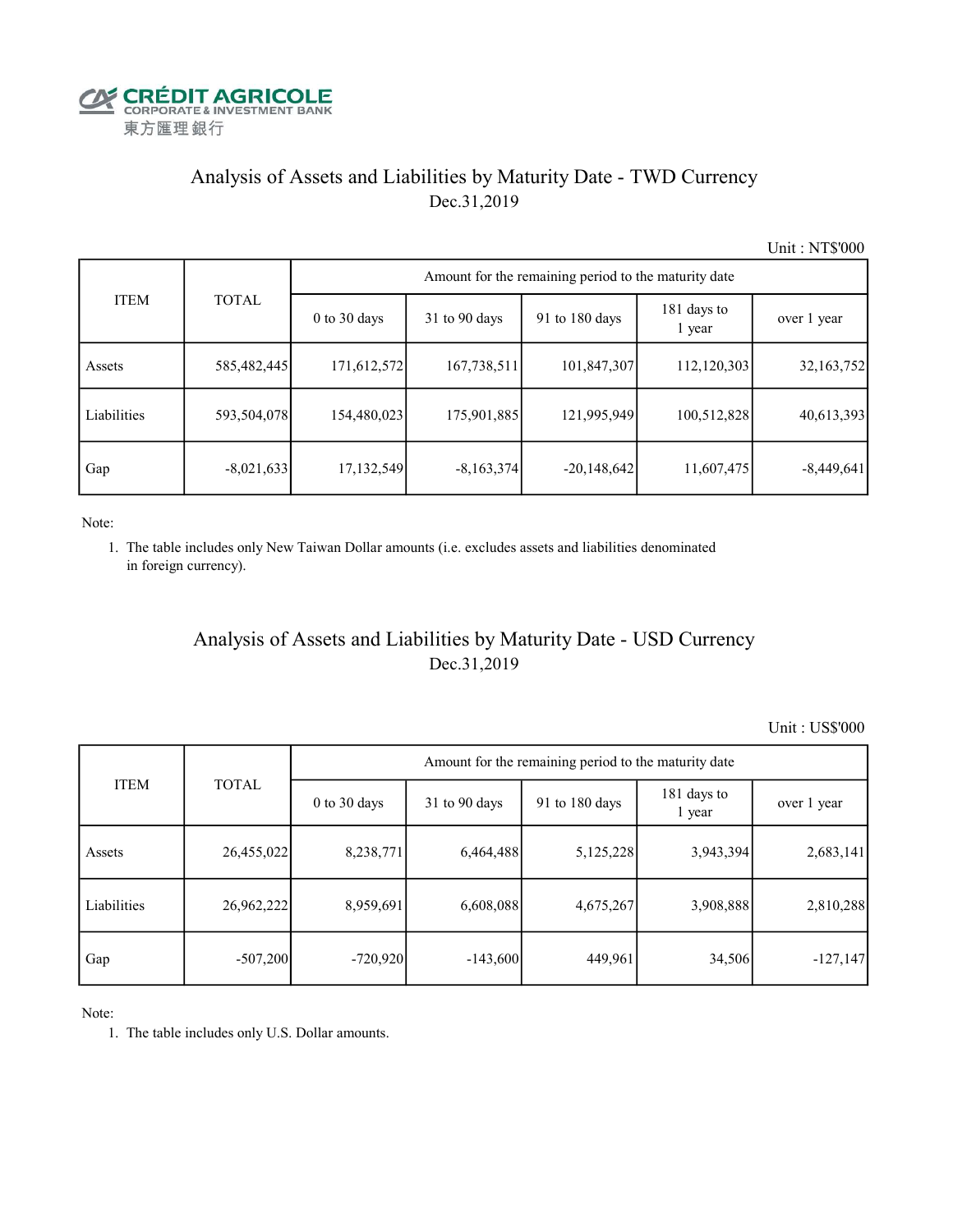**CALEDIT AGRICOLE**<br>
CORPORATE & INVESTMENT BANK<br>
東方匯理銀行

#### Sale of Distressed Debt Information Dec.31,2019

1. Transcation information of distressed debt sale Unit: NT\$'000

| Transactio  <br>n Date |   | Counterparty   Debt Component   Book Value   Selling Price |  | Gain/loss<br>from<br>disposal | Condition of<br>Agreement | Relationship with<br>counterparty |
|------------------------|---|------------------------------------------------------------|--|-------------------------------|---------------------------|-----------------------------------|
|                        | - |                                                            |  |                               |                           |                                   |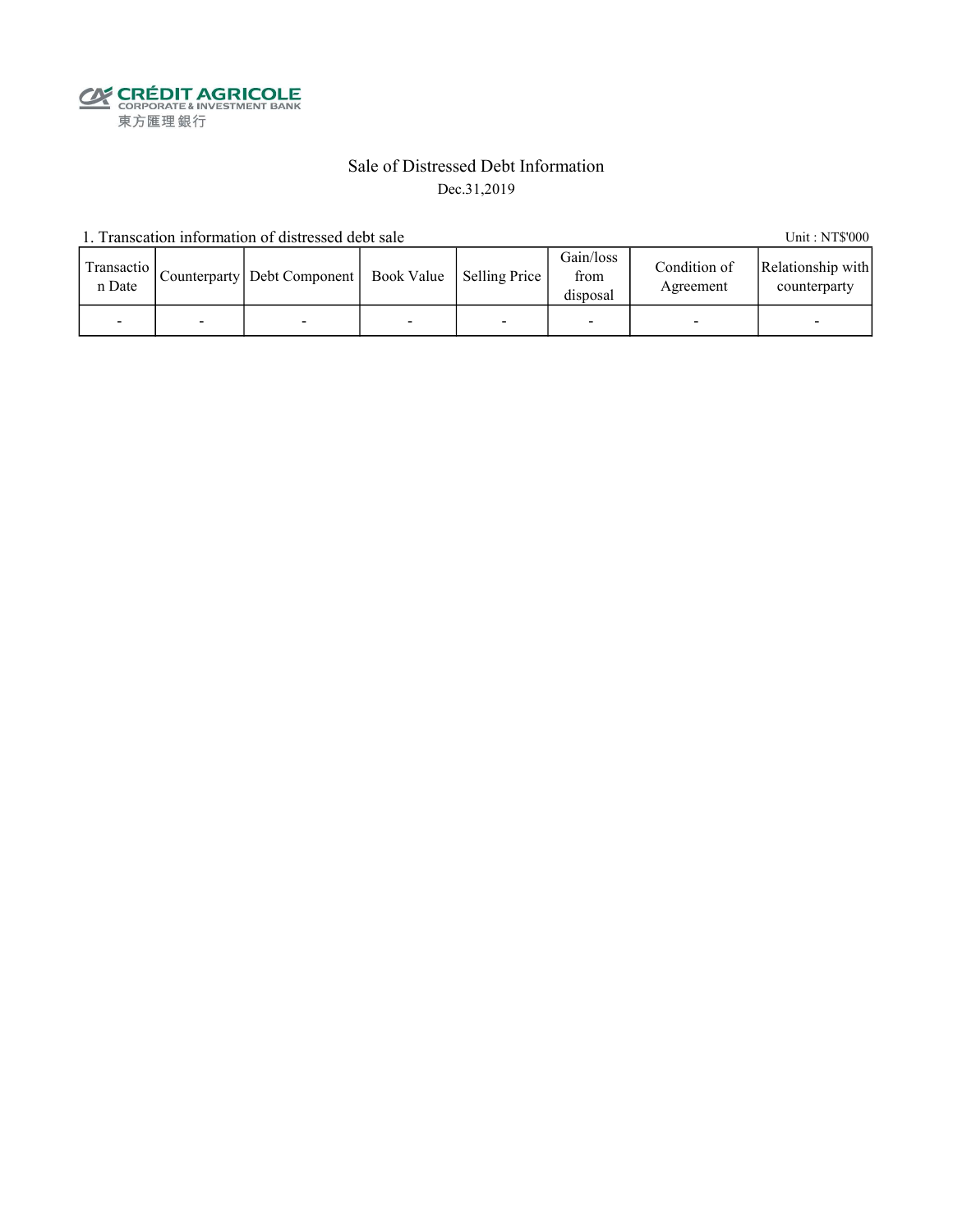

#### Information of reinvestment business Dec.31,2019

Unit : NT\$'000

|                     | Main         |                   |                                  | Stockholdi   Investment<br>Realized |                                   | Conditions of share consolidation between the<br>company and its affiliated companies |                                 |                    |                                   |  |
|---------------------|--------------|-------------------|----------------------------------|-------------------------------------|-----------------------------------|---------------------------------------------------------------------------------------|---------------------------------|--------------------|-----------------------------------|--|
| Investee<br>company | Locatio<br>n | Operating<br>Item | ng ratio in<br>Closing<br>Period | <b>Book</b><br>Value                | Gain/Loss in<br>Current<br>Period | Current number<br>of stock holding                                                    | Pro Forma<br>number of<br>stock | Number<br>of stock | Remarks  <br>Total<br>Stockholdin |  |
| -                   |              |                   | -                                | -                                   |                                   |                                                                                       |                                 |                    | g ratio                           |  |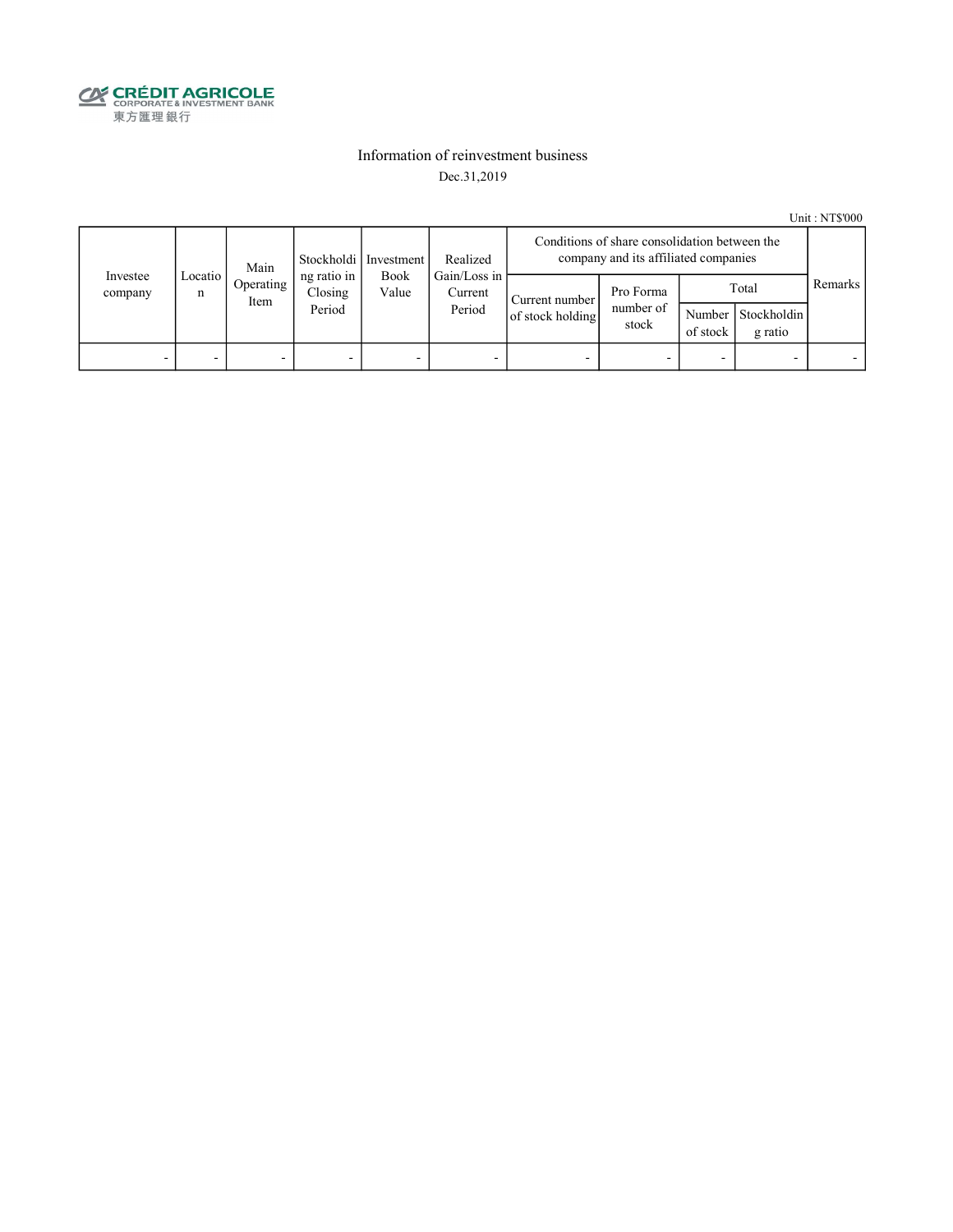

# Ratio of Deposits, Time Deposits and Foreign Currency Deposits to Total Deposits

Unit : NT\$'000, %

|                                | Dec.31,2019 | Dec.31,2018 |  |  |
|--------------------------------|-------------|-------------|--|--|
| Demand deposits                | 226,717     | 199,826     |  |  |
| % of Demand deposits           | $0.48 \%$   | 0.40%       |  |  |
| Time deposits                  | 46,628,549  | 50,146,982  |  |  |
| % of Time deposits             | 99.52 %     | 99.60 %     |  |  |
| Foreign currency deposits      | 45,178,139  | 50,206,094  |  |  |
| % of Foreign currency deposits | 96.42 %     | 99.72 %     |  |  |

Note:

1. % of Demand deposits = demand deposits  $\div$  total deposits ;

% of Time deposits = time deposits  $\div$  total deposits ;

% of Foreign currency deposits = foreign currency deposits  $\div$  total deposits

- 2. Demand deposits and Time deposits include Foreign currency deposits and Treasury deposits.
- 3. Postal office deposits are excluded.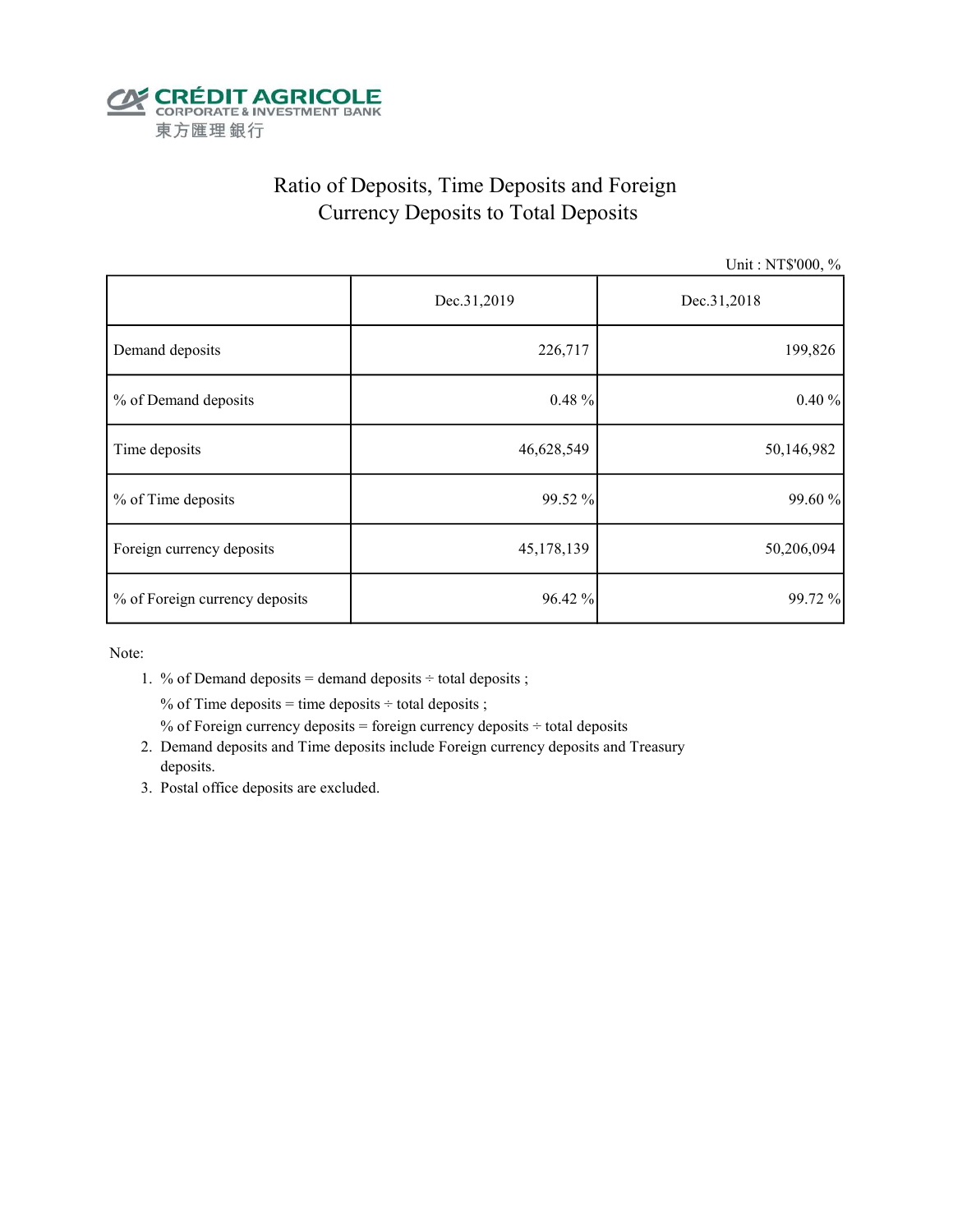

## Ratio of Small and Medium-Size Enterprise (SME) Loans

Unit : NT\$'000, %

|                     | Dec.31,2019 | Dec.31,2018 |  |  |
|---------------------|-------------|-------------|--|--|
| SME Loans           | -           |             |  |  |
| % of SME Loans      | $0.00\%$    | $0.00\%$    |  |  |
| Consumer Loans      | -           |             |  |  |
| % of Consumer Loans | $0.00 \%$   | $0.00\%$    |  |  |

Note:

1. % of SME Loans = SME Loans ÷ Total Loans;

% of Consumer Loans = Consumer Loans ÷ Total Loans

 2. Small and Medium-Size Enterprises (SME) are identified according to the definition promulgated by the Banking Bureau.

Employee Loans under Welfare Committee and other individual Consumer Loans.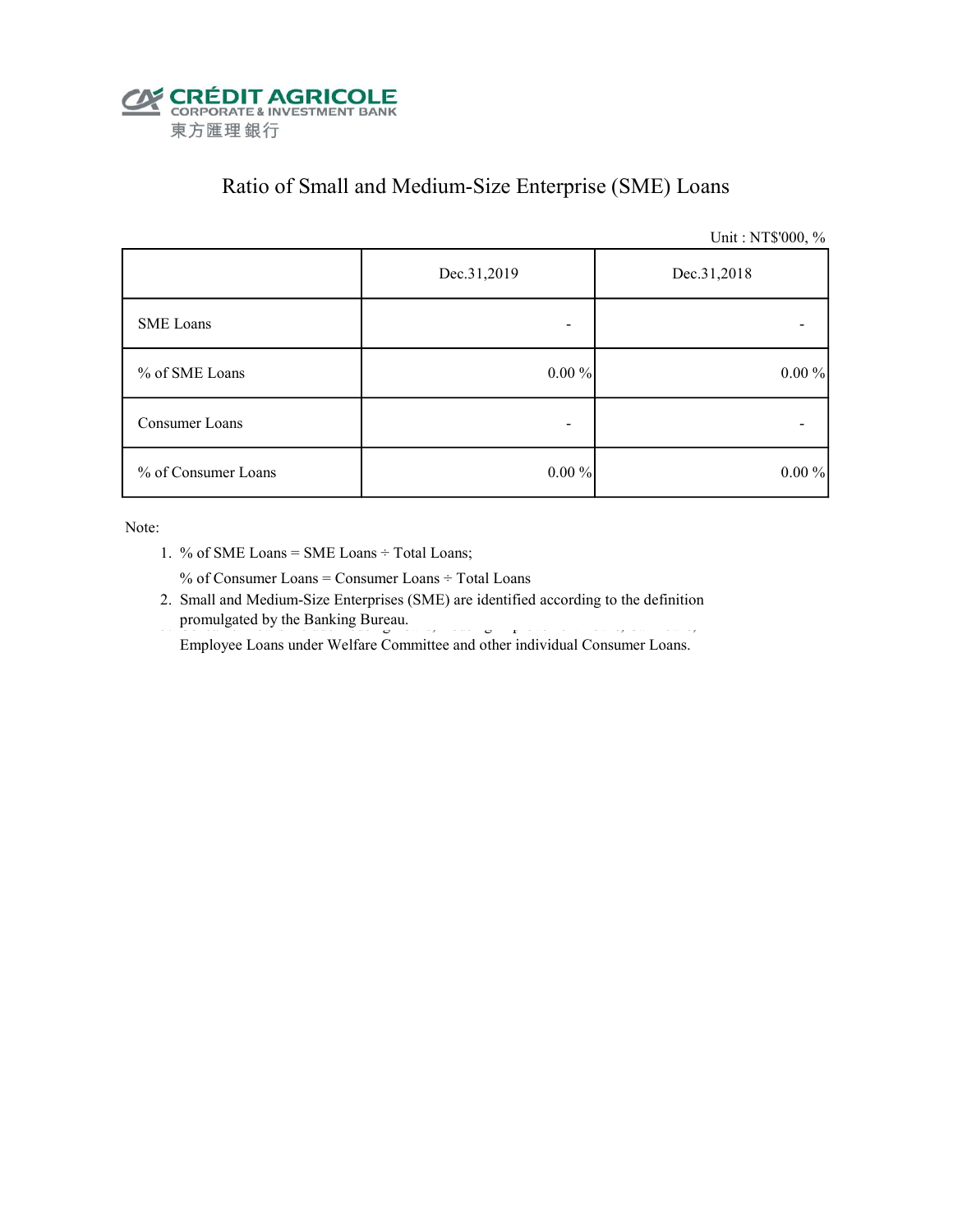

### Interest Bearing Assets and Interest Paying Liabilities

|                                                          |                 |                          |                 | Unit: NT\$'000, %        |  |
|----------------------------------------------------------|-----------------|--------------------------|-----------------|--------------------------|--|
|                                                          | Dec.31,2019     |                          | Dec.31,2018     |                          |  |
| <b>ITEM</b>                                              | Average balance | Average<br>interest rate | Average balance | Average<br>interest rate |  |
| Interest bearing assets                                  | 250,827,849     | $0.98\%$                 | 242,610,159     | 1.31 %                   |  |
| Due from Central Bank, other branches<br>and other banks | 25, 171, 183    | $0.25\%$                 | 23,910,463      | $0.52 \%$                |  |
| Securities purchased                                     | 40,366,432      | $0.66\%$                 | 64,212,845      | $0.45 \%$                |  |
| A/R Forfaiting - without recourse                        | 22,327,640      | $2.43\%$                 | 25,060,130      | 2.95 %                   |  |
| Loans, discounted notes and bills                        | 162,962,594     | 1.17%                    | 129,426,721     | 1.88 %                   |  |
| Interest paying liabilities                              | 129,702,170     | $1.51\%$                 | 122,650,596     | 2.32 %                   |  |
| Due to banks and other branches                          | 100,007,008     | 1.24 %                   | 85,802,360      | $2.04\%$                 |  |
| Deposits (demand deposits, time<br>deposits and NCD)     | 29,695,162      | 2.43 %                   | 36,848,236      | 2.98 %                   |  |

Note:

- 1. Average balance is based on daily average balance of interest bearing assets or interest liabilities.
- 2. Interest bearing assets or interest paying liabilities are disclosed in accordance with the chart of accounts or their nature.